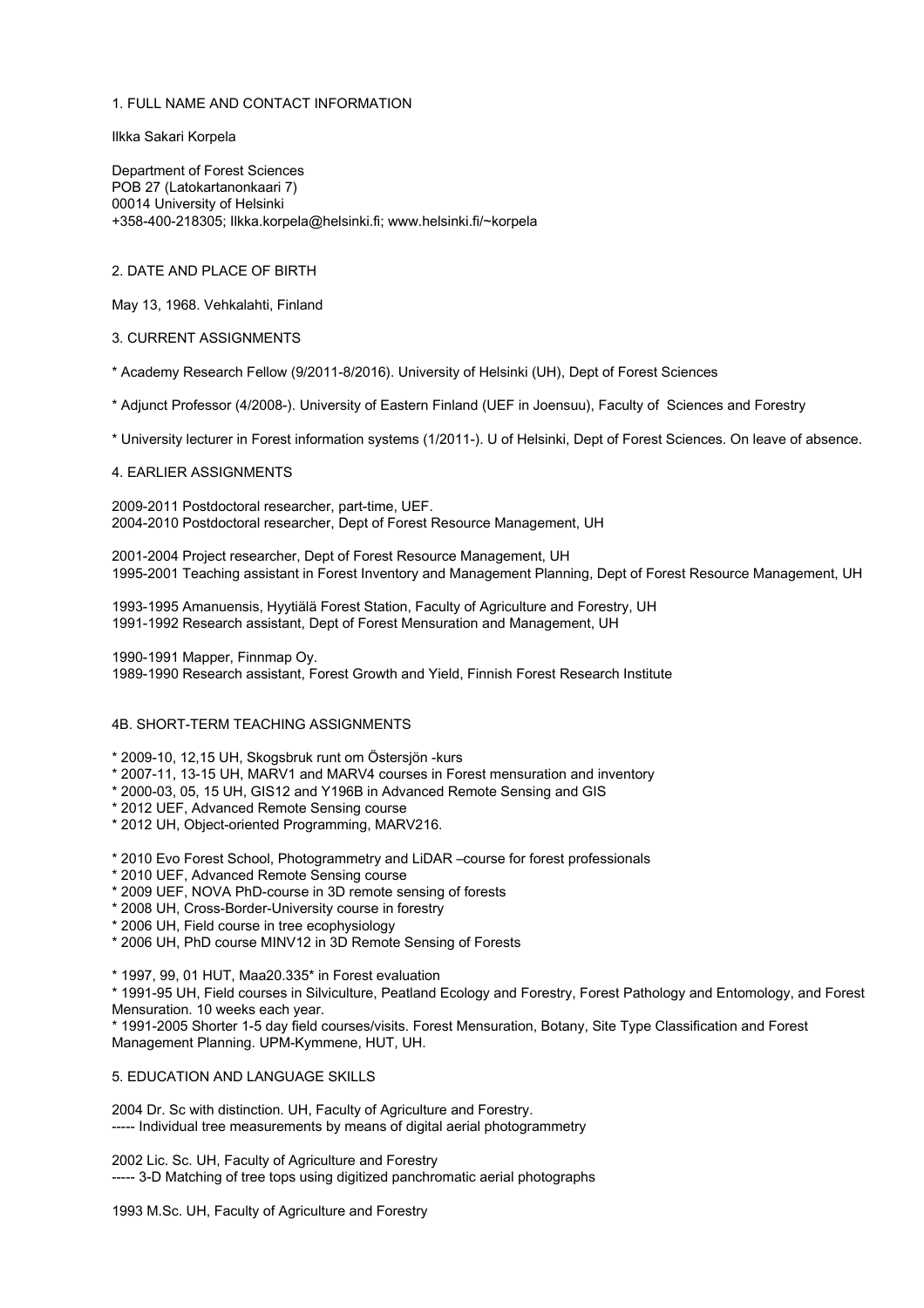----- Forest growth study in the vicinity of a petrochemical complex

1987-Undergraduate in electrical engineering, HUT ----- Studies in mathematics, computer science, and photogrammetry

Finnish Native speaker Swedish Excellent command English Near native French Basic skills

6. DISTINCTIONS

2015 Outstanding reviewer, Canadian Science Publishing

2008 Hansa LuftBild Award ........ For practically focused research ........ German Society of Photogrammetry and Remote Sensing, 1500 €.

2004 Yrjö Ilvessalo Award

........ For an outstanding study or series of research..Finnish Society of Forest Science, 4000€

1995 Medal of Honor ........ For teaching merits. Forestry students' association at UH

1993 A. G. Blomqvist Award ........ For the M.Sc. thesis. UH, Faculty of Agriculture and Forestry, 4000 FIM.

#### 7. FUNDING AND PROJECTS

Since 2001, I have acquired domestic financing for my research activities and since 2008 the funding has enabled engaging research assistants. Below are listed all major projects.

\* "Simuloitu metsä on puoliksi mitattu–Hyytiälän kaukokartoituskentän päivitysmittaukset". 2013. Metsämiesten säätiö. 20.000€.

\* Free and timestamped photons-Radiometrically quantitative remote sensing". 2011-2016. Academy of Finland Research Fellow-grant. ~600.000€.

\* "Social Forest Inventory". With VTT, StoraEnso, MosaicMill, and SimoSol. 2010-2011. TEKES 50.000€ (400.000€ total).

\* "Solving the tree species identification with airborne laser scanning and invariant directional reflectance signatures in radiometrically calibrated images." 2009-2011.UH 120.000€

\* "ADS40 in Finnish Forests". With UEF, FGI, and Leica Geosystems. 20.000€. Leading a consortium testing the radiometrically calibrated pushbroom sensor in Finland.

\* "Bottleneck and black hole in forest remote sensing: reliable estimation of tree species and seedling stand properties in combined LiDAR and multispectral image data". 2008-2010. Suomen Luonnonvarojen Tutkimussäätiö -foundation 120.000€

\* "3D maasto–Automatic reconstruction of built environment for visualization using aerial and satellite images".With VTT, HUT, and business partners. 2006. TEKES 16.000€

\* "Automated mapping and measurement of trees–3D image interpretation in surveillance UAV video imagery". 2005-2006. MATINE 114.000€. With Professor Timo Tokola

\* "3D analysis of aerial images and laser data for tree measurements". 2005-2008. Academy of Finland post-doc position, 150.000 €. With Arbonaut ltd

\* "3D positioning of trees in digital aerial images". 2002-2003. Ministry of Agriculture and Forestry 57.000 €. With Professor Timo Tokola

\* "Forest growth study in the vicinity of Sköldvik oil refinery". 1991-1992. City of Porvoo, Porvoo municipality, Sipoo municipality and Neste Oy 250.000 FIM. With Professor Simo Poso

Other direct funding during 1996-2009, a total of ~180,000 € was requested from forest companies, Metsähallitus,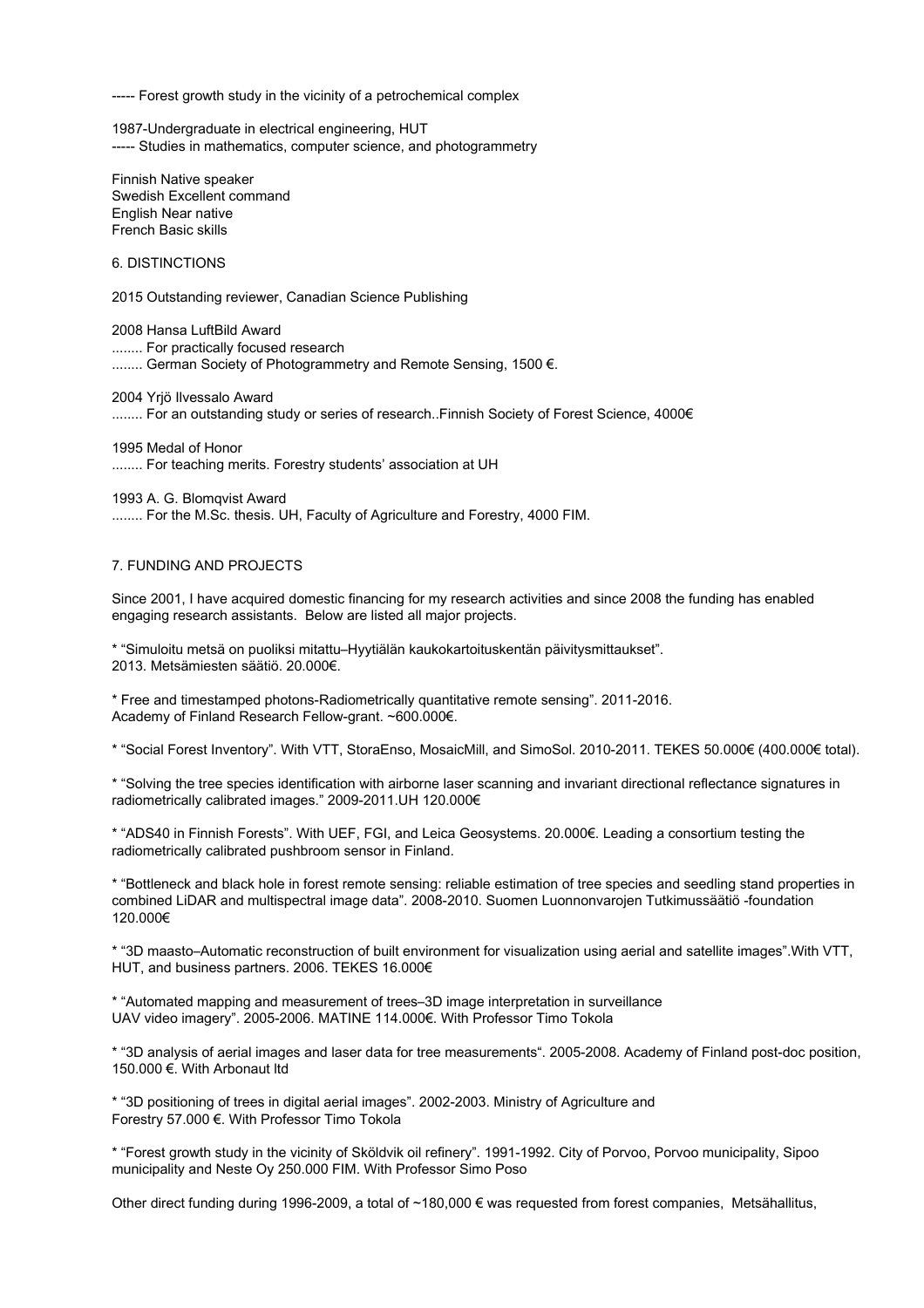universities, foundations, remote sensing companies, and research institutes, and invested in the maintenance of a remote sensing test site in Hyytiälä, which I started in 1996/97.

- Aerial image acquisitions: 1997, 2002, 04, 06, 07, 08, 09, 10, 12, 13, 15 + time series 1946-
- Laser scanning campaigns: 2004, 06, 07, 08, 2010, 11a, 11b, 12, 13a, 13b, 15
- Field measurement campaigns on permanent plots: 1996, 1997, 2000, 02, 03, 2005-2015
- Time-travelling in Hyytiälä forests 1946-2004. www-site. 2006.

## 8. OTHER SCIENTIFIC ACTIVITY

## Memberships

- \* Finnish Society of Forest Science, member 2004-
- \* Taksaattoriklubi (Association of forest inventory experts), member, 1991-
- \* Finnish Forest Research Institute, External researcher, 2006-2009

#### Administration

- \* UH, Department Board, Member, 1996-1998, 2007-2009, 2010-2013
- \* UH, Faculty of Agriculture and Forestry, Board, Member, 2007-2009, 2010-2013
- \* UH, Faculty Strategic Planning Group, Member 2007-2009
- \* UH, Hyytiälä Forest Station 100-yr Jubilee, Org. C., Member, 2008-2010

Peer reviewer and expert activity 2005- (N=73)

- \* Remote Sensing of Environment x 13
- \* International Journal of Remote Sensing x 12
- \* ISPRS Journal of Photogrammetry and Remote Sensing x 9
- \* IEEE Transactions on Geoscience and Remote Sensing x 5
- \* Canadian Journal of Remote Sensing x 4
- \* Photogrammetric Journal of Finland x 3
- \* IEEE Geoscience and Remote Sensing Letters x 2
- \* Photogrammetric Record x 2
- \* Remote Sensing x 2
- \* IEEE Journal of Selected Topics in Applied Earth Observations and Remote Sensing x 1
- \* Journal of Applied Remote Sensing x 1
- \* Scandinavian Journal of Forest Research x 4
- \* Forest Ecology and Management x 2
- \* European Journal of Forest Research x 2
- \* Metsätalouden aikakausikirja x 1
- \* Canadian Journal of Forest Research x 1
- \* Forestry Chronicle x 1
- \* Forestry x 1
- \* Forestry Studies x 1
- \* Area x 1
- \* Environmental Monitoring and Assessment x 1
- \* Biomass and Bioenergy x 1
- \* Biotropica x 1
- \* Computers and Electronics in Agriculture x 1
- \* Agricultural and Forest Meteorology x 1

\* "MEKAME -2004" Evaluation of the candidate remote sensing methods for forest management planning in Finland. TEKES and Ministry of Agr.For. Invited Specialist.

\* ISPRS Laserscanning 2007 Workshop, Member of the Scientific Board

\* Research program of 12 MSEK in "Digital imaging technology and laser scanning for environmental monitoring and inventory" by the Swedish Environmental Protection Agency, Evaluator in an international group of scientists, 10/2008.

- \* UH–3-year Post-Doc Grants. Evaluator, 8/2009
- \* Project Proposal Evaluator for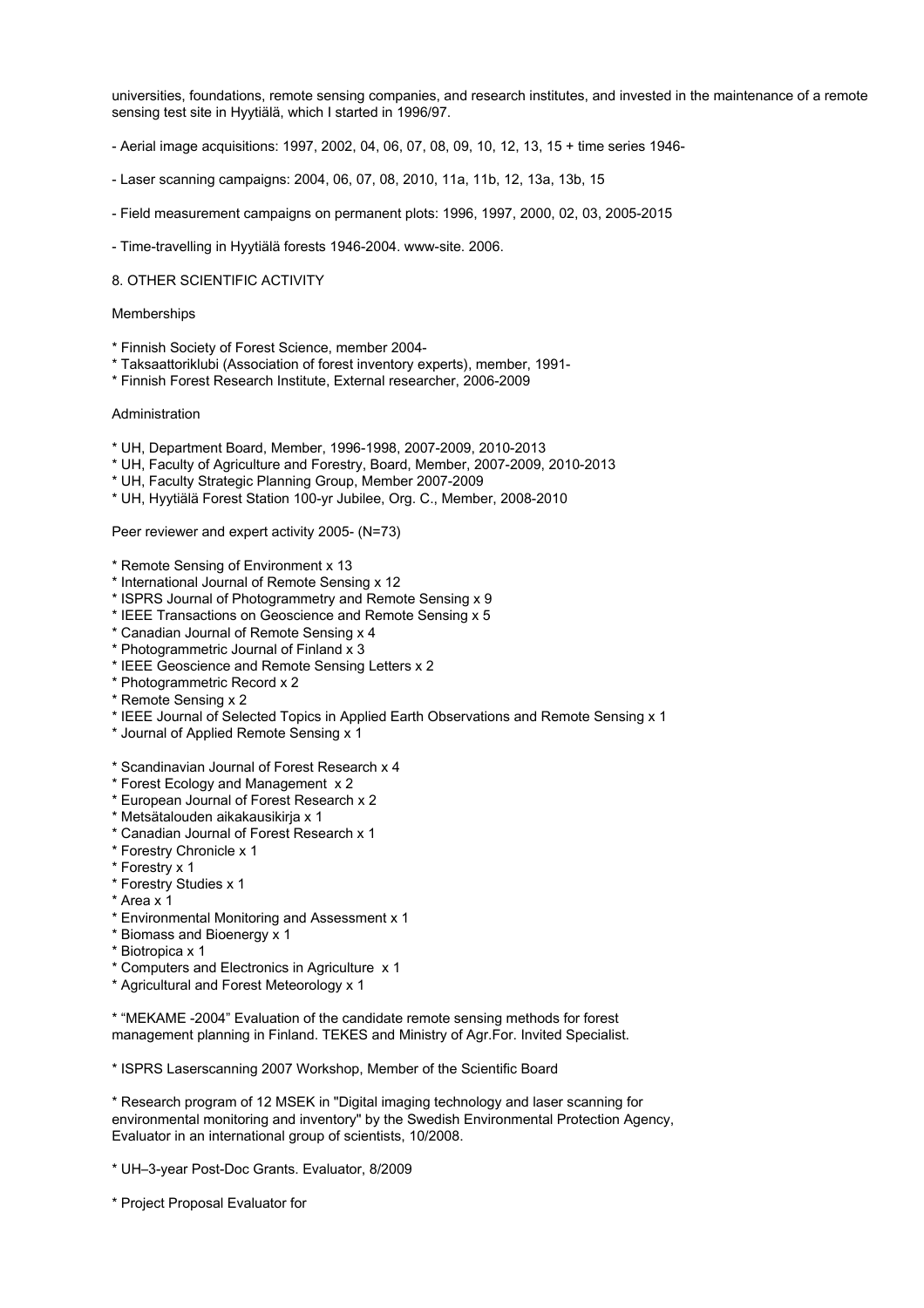- National Science Foundation, 10/2009

- Israel Science Foundation, 2/2014

\* Advisory Committee member, HyperBio project. Norvegian Research Council. 11/2015-

\* Natural Sciences and Engineering Research Council of Canada, grant reviewer, 11/2015.

Supervision of academic thesis

I have supervised of 6 completed MSc theses and 2 PhD theses. In addition, I have 'supervised' through co-authorship the PhD theses by Perttu Anttila (UEF, Forestry), Mikko Vastaranta (UH, Forestry), Lauri Korhonen (UEF, Forestry), Hans-Ole Ørka (UMB, Norway, Forestry), Ville Heikkinen (UEF/Computer Science), Lauri Markelin (Aalto/Finnish Geodetic Institute, photogrammetry), and Rosemary Blomley (Karlsruhe Inst. Tech., Germany, Photogrammetry).

2003-2004... Antti Mäkinen, MSc, UH (Antti became PhD in Feb 2010) 2005-2006... Tuukka Tuomola, MSc, UH 2004-2006... Perttu Anttila, PhD,UJoensuu 2008-2010... Liisi Koivisto, MSc, UH 2008-2011... Eduardo La Torre, MSc, UH 2008-2010... Jari Vauhkonen, PhD, UEF 2009-2011... Aarne Hovi, MSc, UH 2012-2015... Aarne Hovi, PhD, UH 2009-2010... Felix Rohrbach, MSc, ETH Zurich, Switzerland

Publications

Since 2004, I have been an author in

\* 29 International peer-reviewed scientific journal articles (first author in 15)

- \* 4 International peer-reviewed conference articles (2)
- \* 2 Finnish peer-reviewed scientific journal articles (1)
- \* 3 Monographs
- \* 10 Articles in conferences, lacking review (6)

The peer-reviewed articles list 47 co-authors (Switzerland, Norway, Germany, Finland), of which 29 have been MSc- or PhD-students (Switzerland, Norway, Finland) at the time of writing.

Since 2005 I have annually participated in 1(-2) international conferences giving poster or oral presentation.I would travel more if the research I do would save lives. In Finland, I have once a year contributed to 1-3 scientific meetings or in conventions for practical professionals, usually in forestry or natural resource management to present results or to give an invited talk.

# 9. TEACHING MATERIAL

Teaching material and computer programs, 1991 (short version of the teaching portfolio)-

\* Course instructions and web-pages for

forest ecophysiology, botany and silviculture;

forest mensuration, forest inventory, forest management planning, ecological planning; optical 3D remote sensing, and object-oriented programming.

\* Computer labs for

image analyses, photogrammetry, basics of surveying, and statistical modeling, and forest inventory calculations, using Fortran-77/90, C/c++, Matlab (5-), R and Excel for numerical analyses; Maple for symbolic math; Python and Basic languages for simulations, visualization as well as for extending GIS-software.

\* Prepared computer programs for courses, including

\* A complete open source digital photogrammetric workstation with support for frame and linesensor images, discrete and waveform LiDAR, raster and TIN models. Implemented features include correlation- and feature-based stereo- and multiimage matching, monoplotting, parametric surface fitting, waveform analyses etc.

\* Weighted least-squares software for image orientation (bundle adjustment and camera self-calibration, with a simulator option)

\* Trilateration & triangulation software for field mapping and error analyses of weighted LS adjustment (regression) of